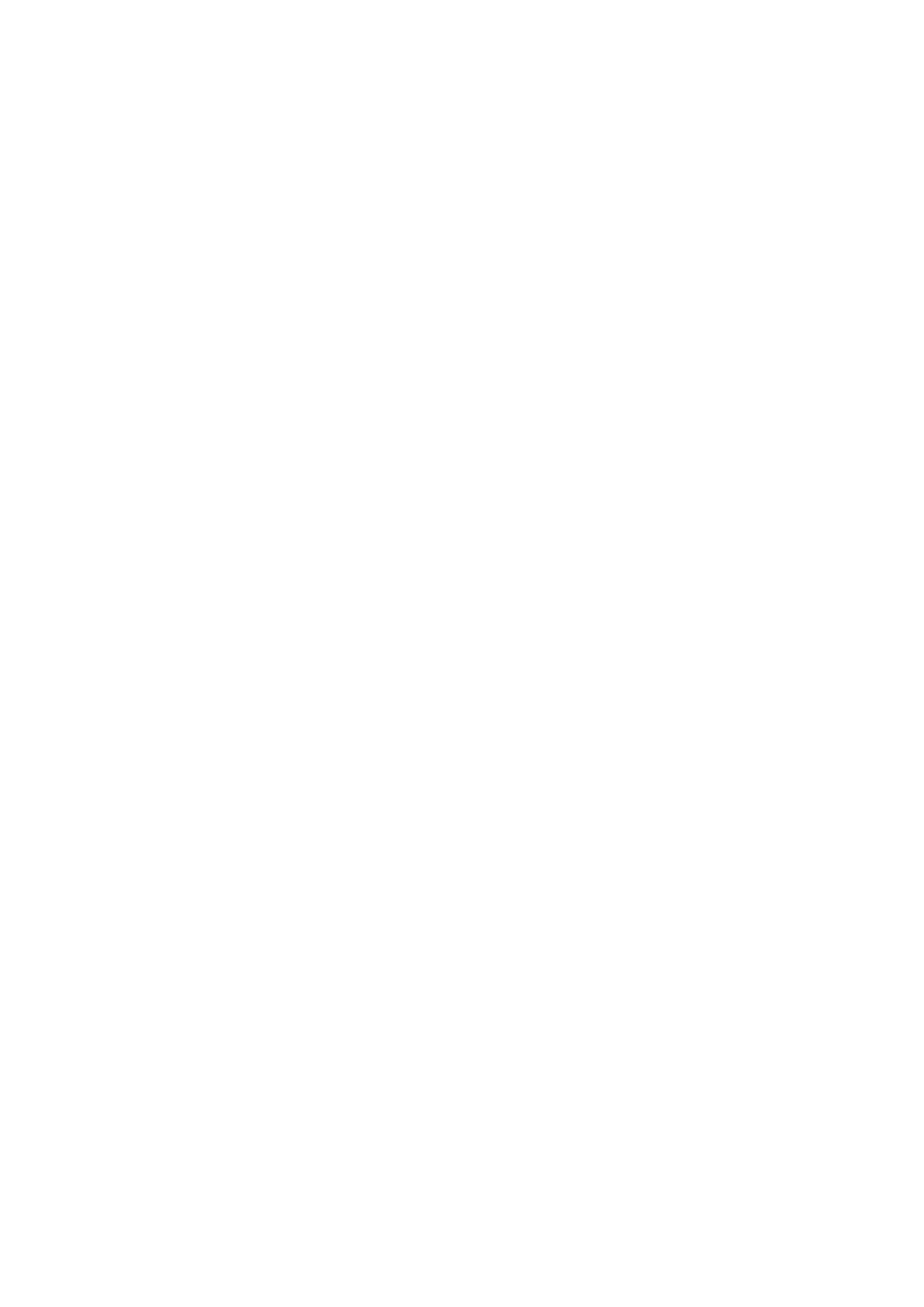# **OTOROHANGA DISTRICT COUNCIL**

### **16 April 2019**

Minutes of an ordinary Meeting of the Otorohanga District Council held in the Council Chambers, 17 Maniapoto Street, Otorohanga on Tuesday 16 April 2019 commencing at 10.00am.

# **MINUTES**

# **ORDER OF BUSINESS:**

| ITEM                                                                  | <b>PAGE</b>    |
|-----------------------------------------------------------------------|----------------|
| <b>PRESENT</b>                                                        | 1.             |
| IN ATTENDANCE                                                         | 1              |
| <b>APOLOGY</b>                                                        | 1              |
| <b>OPENING PRAYER</b>                                                 | 1              |
| PUBLIC FORUM (UP TO 30 MINUTES)                                       | 1              |
| DECLARATION OF CONFLICTS OF INTEREST                                  | 1              |
| <b>ITEMS TO BE CONSIDERED IN GENERAL BUSINESS</b>                     | 1.             |
| CONFIRMATION OF MINUTES - OTOROHANGA DISTRICT COUNCIL - 19 MARCH 2019 | 1              |
| <b>MATTERS ARISING</b>                                                | $\mathfrak{p}$ |
| CONFIRMATION OF MINUTES - OTOROHANGA COMMUNITY BOARD - 6 MARCH 2019   | 2              |
| CONFIRMATION OF MINUTES – KAWHIA COMMUNITY BOARD – 1 FEBRUARY 2019    | 2              |

#### REPORTS

| <b>ITEM 350</b> | HIS WORSHIP THE MAYOR - VERBAL REPORT            | $\mathcal{P}$ |
|-----------------|--------------------------------------------------|---------------|
| <b>ITEM 351</b> | CHIEF EXECUTIVE REPORT 19 MARCH TO 15 APRIL 2019 | 2             |
| <b>ITEM 352</b> | WRAL INTERIM REPORT AND STATEMENT OF INTENT      | 3             |
| <b>ITEM 353</b> | WLASS INTERIM REPORT AND STATEMENT OF INTENT     | 3             |
| <b>ITEM 354</b> | CHANGES TO WLASS GOVERNANCE ARRANGEMENTS         | 3             |
| <b>ITEM 355</b> | ROAD IMPROVEMENT STRATEGY                        | 5             |
| <b>ITEM 356</b> | MATTERS REFERRED - 19 MARCH 2019                 | 5             |
| <b>GENERAL</b>  |                                                  | 5             |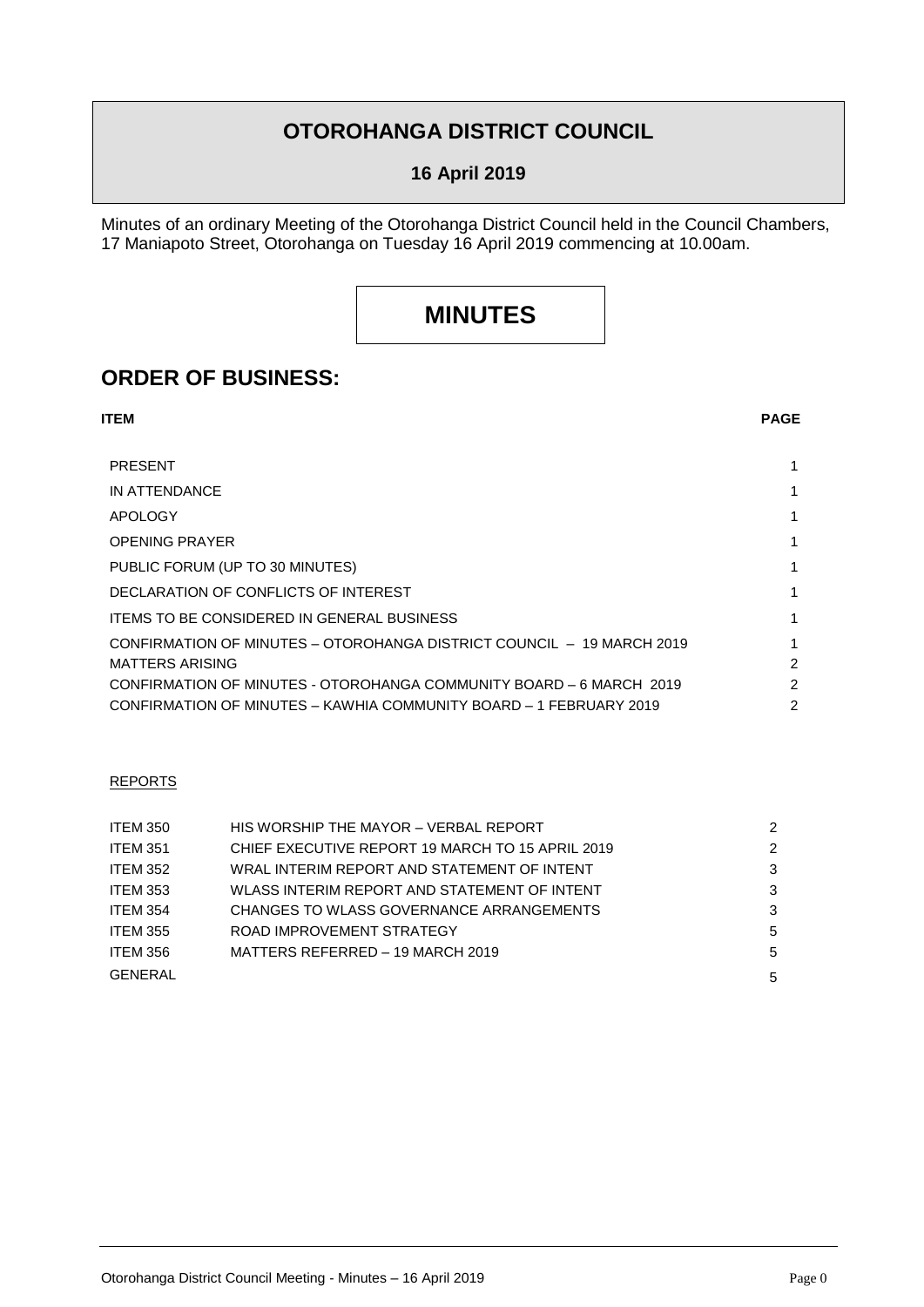#### **PRESENT**

Mr. MM Baxter (Mayor), Councillors RA Klos, K Christison, AJ Williams, R Johnson, K Phillips, D Pilkington and P McConnell.

#### **IN ATTENDANCE**

Ms. T Winter (Chief Executive) Messrs, R Brady (Engineering Manager), G Bunn (Corporate Services Manager), A Loe (Environmental Services Manager), CA Tutty (Governance Supervisor), Ms T Ambury (Organisational & Community Development Manager) and Ms. N Martinsen (Customer Services Officer)

#### **APOLOGIES**

No apologies were received.

#### **OPENING PRAYER**

Councillor Pilkington read the Opening Prayer

#### **PUBLIC FORUM**

No members of the public were present at the commencement of the meeting.

#### **STAFFING MATTER**

Council's Services Manager Mr. M Lewis introduced Mr. Jared Le Fleming who commenced employment with Council last Monday as Community Facilities Officer.

His Worship said it was a pleasure to welcome Jared to Council and wished him all the best for the future.

#### **WAITOMO NEWS REPORTER**

His Worship informed members that the Waitomo News Reporter Janelle Burnell is attending Council's meeting for the last time and wished he well for the future.

#### **DECLARATION OF CONFLICTS OF INTEREST**

No declaration of conflicts of interest were expressed by members.

#### **ITEMS TO BE CONSIDERED IN GENERAL BUSINESS**

No items were highlighted for consideration in general business which may require a resolution**.**

#### **CONFIRMATION OF MINUTES – OTOROHANGA DISTRICT COUNCIL – 19 MARCH 2019**

**Resolved** that the Minutes of the meeting of the Otorohanga District Council held on 19 March 2019, as circulated, be approved as a true and correct record of that meeting and the resolutions contained therein be adopted.

#### **Councillor Pilkington / Councillor Williams**

#### **MATTERS ARISING**

#### **Sport Waikato Coordinator**

Councillor Pilkington referred to page 5, the paragraph relating to Sport Waikato and queried if any progress had been made in the proposed appointment of a Sport Waikato Coordinator.

The Chief Executive replied that a meeting has been held with Sport Waikato representatives exploring the range of options available to provide / encourage sporting activities throughout the District. She said His Worship and herself will be meeting with the Mayor and Chief Executive of the Waitomo District Council and Sport Waikato representatives to ascertain if there is an opportunity for a combined role.

#### **Correction**

Councillor Johnson referred to page 5, Item 444, in particular the second paragraph and reported that biannually should be spelt "bi-annually"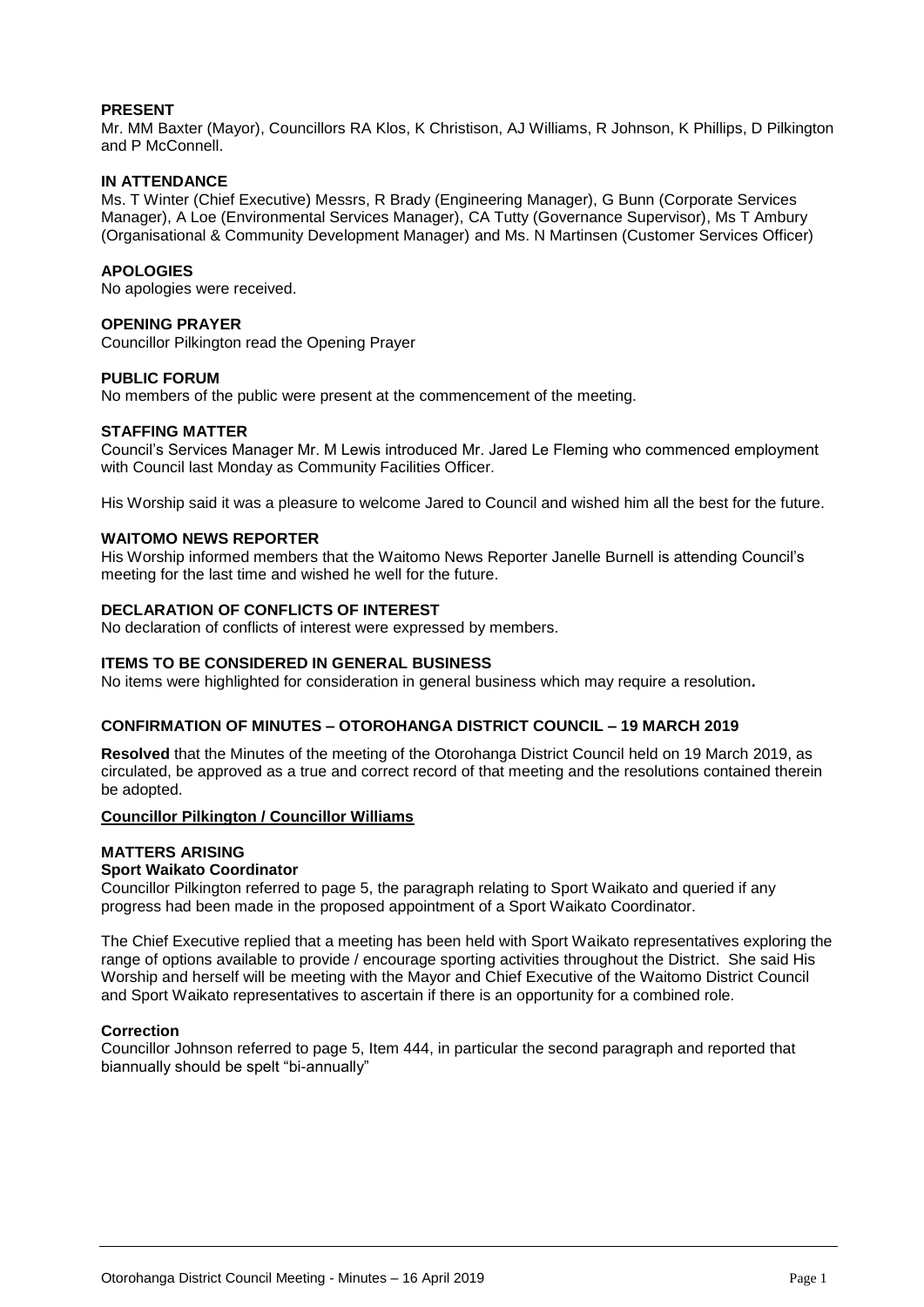#### **CONFIRMATION OF MINUTES – OTOROHANGA COMMUNITY BOARD – 6 MARCH 2019**

**Resolved** that the Otorohanga District Council receive and confirm the Minutes of the meeting of the Otorohanga Community Board held on 6 March 2019 and accordingly adopt the resolutions contained therein.

#### **Councillor McConnell / Councillor Christison**

Councillor Pilkington referred to page 3, in particular the "trading in public places" Bylaw and requested confirmation that this Bylaw does apply to the whole District. Confirmation was provided by the Chief Executive.

#### **CONFIRMATION OF MINUTES – KAWHIA COMMUNITY BOARD – 1 FEBRUARY 2019**

**Resolved** that the Otorohanga District Council confirm the Minutes of the Kawhia Community Board held on 1 February 2019 and accordingly adopt the resolutions contained therein.

#### **Councillor Pilkington / Councillor McConnell**

#### **ITEM 350 – HIS WORSHIP THE MAYOR – VERBAL REPORT**

His Worship presented a verbal report outlining his activities for the period 19 March – 15 April 2019.

**Resolved** that His Worship the Mayor's verbal report be received.

#### **His Worship / Councillor Pilkington**

#### **ITEM 351 – CHIEF EXECUTIVE REPORT 19 MARCH TO 15 APRIL 2019**

The Chief Executive referred members to her report of the key focus areas for the period 19 March – 15 April 2019.

#### **Health and Safety**

The Chief Executive informed members that she will be engaging a Health and Safety contractor to work in this area when the current Health and Safety advisor leaves Council's employment in early May 2019.

#### **Rural Water Supply Committee Meetings**

The Chief Executive advised that she has attended two of the four Rural Water Supply Committee meetings held last week. She said the issue around liability arose from the Drinking Water Standards should a user become ill due to the quality of the water. The Chief Executive confirmed that she will be obtaining information and advice to present to the Committees concerned.

In reply to Councillor Klos with regard to ownership of the various Rural Water Supply Schemes His Worship reported that in the early 1980's the schemes were established as public water supply schemes for which a subsidy was obtained and all of the infrastructure vested in Council.

He said any decisions around the operation of the scheme were made by the contributors. His Worship said it was a question of who would be responsible in such an event whether this would fall back on the scheme users or Council.

**Resolved** that the Chief Executive's report for the period 19 March 2019 – 15 April 2019 be received.

#### **Councillor Phillips / Councillor Klos**

#### **WINTEC PRESENTATION**

Representatives of Wintec, Mr Warwick Pitts (Director) and Mrs. Kim Linklater (Area Manager) attended the meeting.

Mr. Pitts made a presentation to Council on behalf of Wintec covering the following issues:

-review of Vocational education

-overview of Wintec perspective

-what is proposed, regional focus remain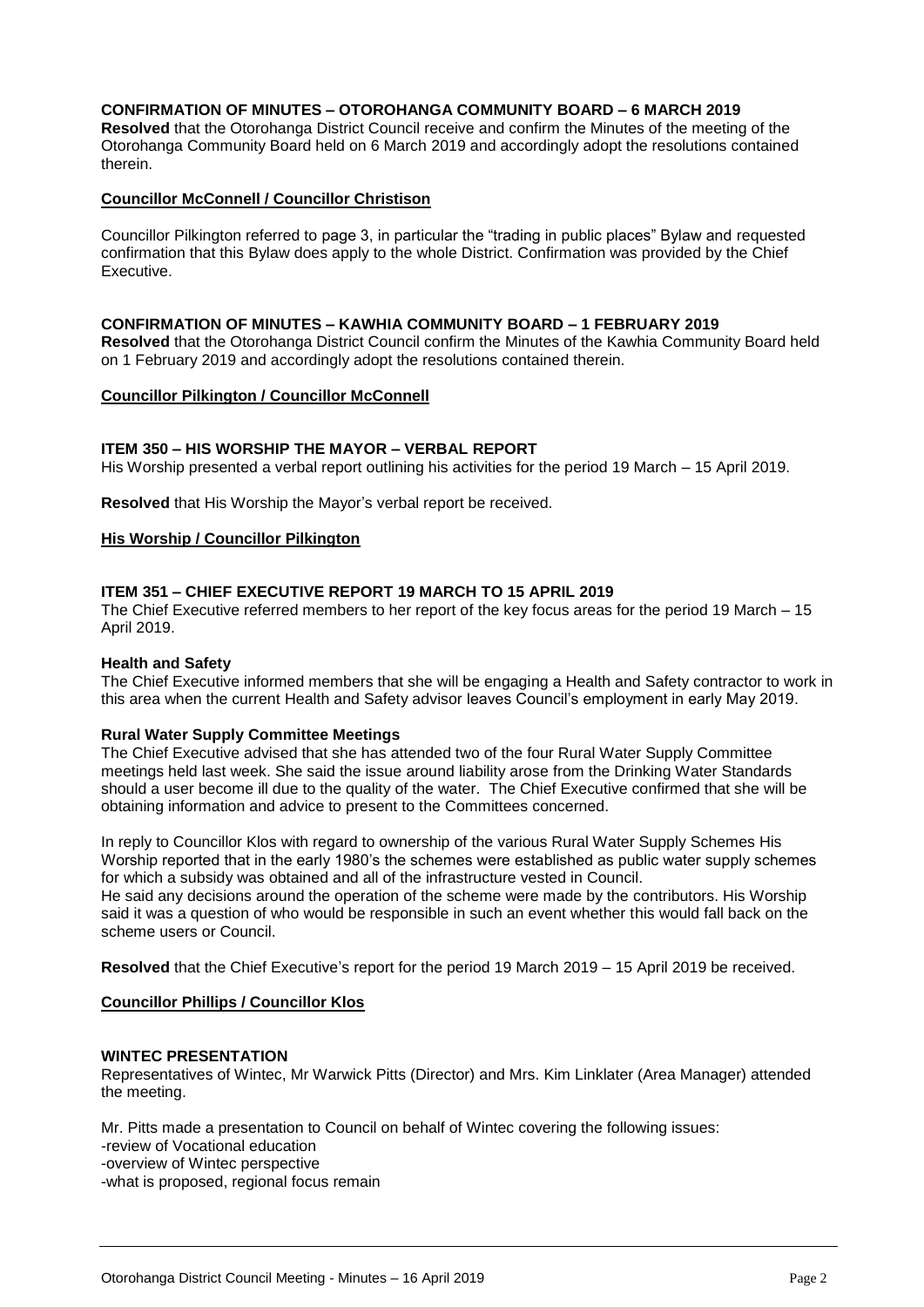-critical points -consultation / timetable -Wintec's Submissions

**Resolved** that the verbal report from representatives of Wintec be received.

#### **His Worship / Councillor Christison**

#### **ITEM 352 - WRAL INTERM REPORT AND STATEMENT OF INTENT**

The Corporate Services Manager referred members to the Waikato Regional Airport Limited Interim report for the six months ended 31 December 2018 and Draft Statement of Intent for the 2019/20 financial year.

The Corporate Services Manager highlighted the fact that WRAL will complete the purchase of the Hamilton Airport Hotel Conference Centre. He said WRAL has made a commitment to spend approximately four million dollars on a comprehensive refurbishment and upgrade both externally and internally, that will see the Hotel brought up to a Qualmark 4 Star Standard.

**Resolved** that the Corporate Services Managers report be received.

#### **Councillor Klos / Councillor Phillips**

#### **ITEM 353 – WLASS INTERIM REPORT AND STATEMENT OF INTENT**

The Corporate Services Manager summarised his report attaching the Waikato Local Authority Shared Services Interim report for the six months ended 31 December 2018 and Draft Statement of Intent for the 2019/20 financial year. The following points were made:

- Council only participates in and pays for shared services where there is a benefit locally
- A Health and Safety Manual has been produced by the WLASS which staff are reviewing for Council's use

**Resolved** that the Corporate Services Manager's report be received.

#### **Councillor Johnson / Councillor Pilkington**

#### **ITEM 354 – CHANGES TO WLASS GOVERNANCE ARRANGEMENTS**

The Corporate Services Manager referred members to his report advising that WLASS seeks shareholder's resolutions and delegated authority on proposed changes to their governance arrangements.

The Chief Executive reported that under clause 13 Mr. G Green from Taupo District has been recommended to represent the cluster that Council are part of with South Waikato, Waitomo, Taupo and Rotorua.

She said the new WLASS Board will still be required to report to a higher level being the Chief Executive Forum.

**Resolved** that Otorohanga District Council as a shareholder of the WLASS resolves under Section 122 of the Companies Act 1993, that the constitution of the Company be altered by the deletion of clause 13 (as amended by special resolution on 30 June 2011) and 15.5, and substituted with the following:

13. Appointment and Removal of Directors

13.1 Number of directors

The board shall consist of not less than three (3) and not more than eight (8) directors, of whom: one shall be appointed by unanimous resolution of the Council Representative Directors, and must be Independent;

one may be appointed by Waikato Regional Council;

one may be appointed by Hamilton City Council;

one may be appointed by the Waikato and Waipa District Councils;

one may be appointed by the Thames-Coromandel, Hauraki and Matamata-Piako District Councils;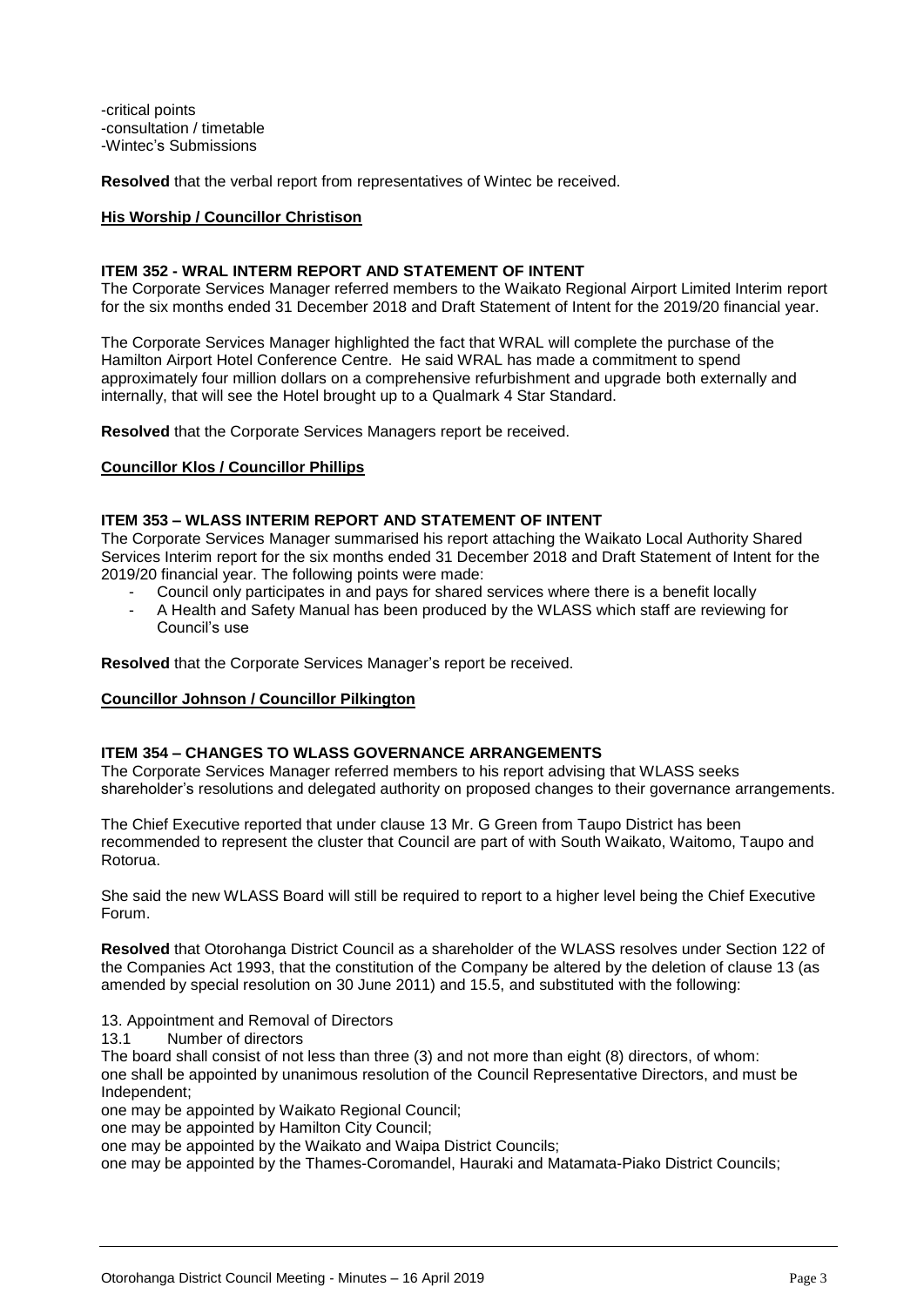one may be appointed by the Otorohanga, Waitomo, South Waikato, Taupo and Rotorua District Council's; and

(the appointments under 13.1b. – f. above, collectively being referred to us as the Council Representative Directors)

any other appointments shall be by special resolution of the shareholders.

#### 13.2 Extended definition

#### For the purposes of rule 13.1:

a reference to a named Authority shall include any person or body for the time being entitled to and holding the shares of that Authority in accordance with this Constitution; and

a director is Independent if that person is not an executive or an elected member of a shareholder and does not have any direct or indirect relationship that could reasonably materially influence that person's decisions in relation to the Company.

#### 13.3 Appointment and removal

A body or persons that is or are entitled to appoint a director pursuant to clause 13.1 may remove any director so appointed and appoint a replacement director.

#### 13.4 Manner of appointment and removal

Any such appointment or removal shall be in writing and served on the company and signed by the body or persons entitled to make the appointment or removal.

13.5 Default appointment

Where any vacancy on the board has the effect of reducing the number of directors below 3, and if anybody or persons entitled to appoint a replacement director fails to do so within two (2) months of the date on which the number of directors fell below 3, the board may appoint a replacement director or directors to bring the number of directors to 3.

Any such appointment shall only be made at a board meeting of which 14 days' notice in writing has been given to each director and the body or person concerned, and approved by a majority of the directors present at the meeting.

A director appointed under this clause will be removed upon a person next exercising their right of appointment under clause 13.1. If there is more than one director appointed under this clause on the board at any time, but less than that number are being appointed under clause 13.1, each director appointed under this clause will be replaced pursuant to the preceding sentence alphabetically.

#### 13.6 Tenure of office

13.6.1: Other than as set out under 13.6.2, all Board terms are three years. Any Board member may be reappointed for a further term but can serve only a maximum of six years consecutively.

13.6.2: To ensure continuity of knowledge, Board terms will initially be staggered such that:

on 30 June 2020, two of those persons appointed under 13.1 b. – f. shall resign (to occur in alphabetical order with reference to surname); and

on 30 June 2021, a further two of those persons appointed under 13.1 b. – f. (not being those who resigned on 30 June 2020) shall resign (to occur in alphabetical order with reference to surname); and on 30 June 2022, the person appointed under 13.1 a. and the remaining person appointed under 13.1 b. – f., who has not previously resigned under a. or b. of this clause, shall resign.

13.6.3: Notwithstanding anything else in this clause, each director of the company can only hold office until:

Removal: removal in accordance with the constitution; or

Vacation of office: vacation of office pursuant to section 157 of the Act; or

Insolvency: an arrangement or composition with creditors made by him or her; or

Absence from meetings: vacation of office resulting ipso facto from being absent without permission of the board from 3 consecutive meetings of the board; or

Resignation: written notice of resignation to the address for service of the company.

#### 15.5 Chairperson

The chairperson of the board is the person appointed pursuant to clause 13.1(a). However, if no person is appointed under that clause or if at any meeting the chairperson is not present within five minutes after the time appointed for the meeting, the directors present may choose one of their number to be chairperson of the meeting.

#### **His Worship / Councillor Phillips**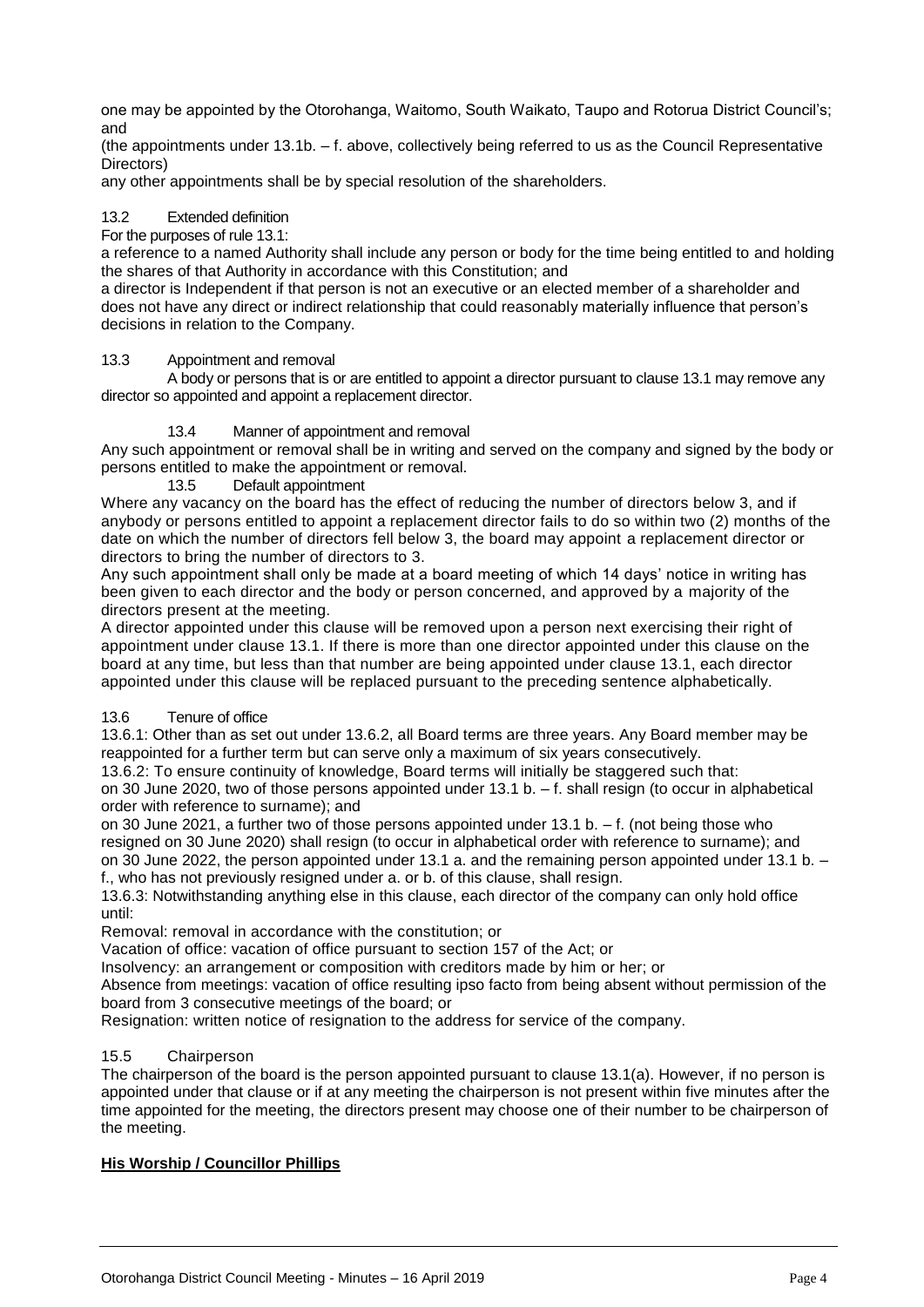#### **ITEM 355 – ROAD IMPROVEMENT STRATEGY**

The Engineering Manager referred members to his report on the road improvement strategy

**Resolved** that effective from the start of the 2019/20 financial year and for the 2020/21 financial year Council's budget for low cost / low risk improvements, cost code 108 341 001 be reduced by approximately \$476,000 and that the local share saving of \$200,000 be allocated to seal extensions.

#### **Councillor Klos / Councillor Johnson**

#### **ITEM 356 – MATTERS REFERRED – 19 MARCH 2019**

The Chief Executive circulated a proposed format for matters referred which would identify the action required, status, allocated to and due by date.

Members supported the amended format and went through each item to establish whether it is to remain on matters referred and if so the action required.

#### **GENERAL**

#### **Waipa River Catchment Committee**

Councillor Phillips reported on his recent visit to a 485-hectare property out beyond Hauturu Road which has been planted out in one species of Manuka. He reported that Plan Change 1 is having a huge effect on farmers in particular as to what they are allowed to do on their land.

Councillor Phillips reported that a large amount of work is being carried out in order to stabilise the land.

#### **Plan Change 1**

The Chief Executive agreed to follow up on where Plan Change 1 is currently at.

#### **Former Girl Guide Hall**

Councillor Christison queried where Council is at in regards to the landscaping and renovations to the former Girl Guide Hall. The quote for the renovations has come in over budget so it was agreed that an extraordinary meeting of Council be held to make a decision on the extra funding required.

#### **Water Supply – New Builds**

Councillor Christison asked whether it would be possible to encourage home owners when building a new house to install water tanks for their own supply. It was agreed that this is a District Plan matter.

#### **Storm Water Flow Chart**

Councillor Christison reported that she had requested some months ago for a flow chart to be prepared on where the water flows from individual households into the Waipa River. She felt it would be desirable to make members of the public aware of this matter.

#### **Ranginui Rural Water Supply Scheme**

Councillor Klos expressed surprise at the costs to run the Ranginui Rural Water Supply Scheme when it is providing stock drinking water only.

#### **Dementia Unit**

Councillor Johnson displayed a plan of the proposed Dementia Centre at Beattie Home and reported that the Committee is waiting for costings to be provided.

## **Ward Tours**

#### **Waipa**

Councillor Johnson reported he enjoyed the opportunity to show the new Chief Executive around his Ward including visits to two local schools. He said, as a result, concern was expressed regarding the speed of traffic passing by schools.

The Chief Executive said she took the concerns back to the Engineering Manager as to ways Council could improve the road safety around schools in the District.